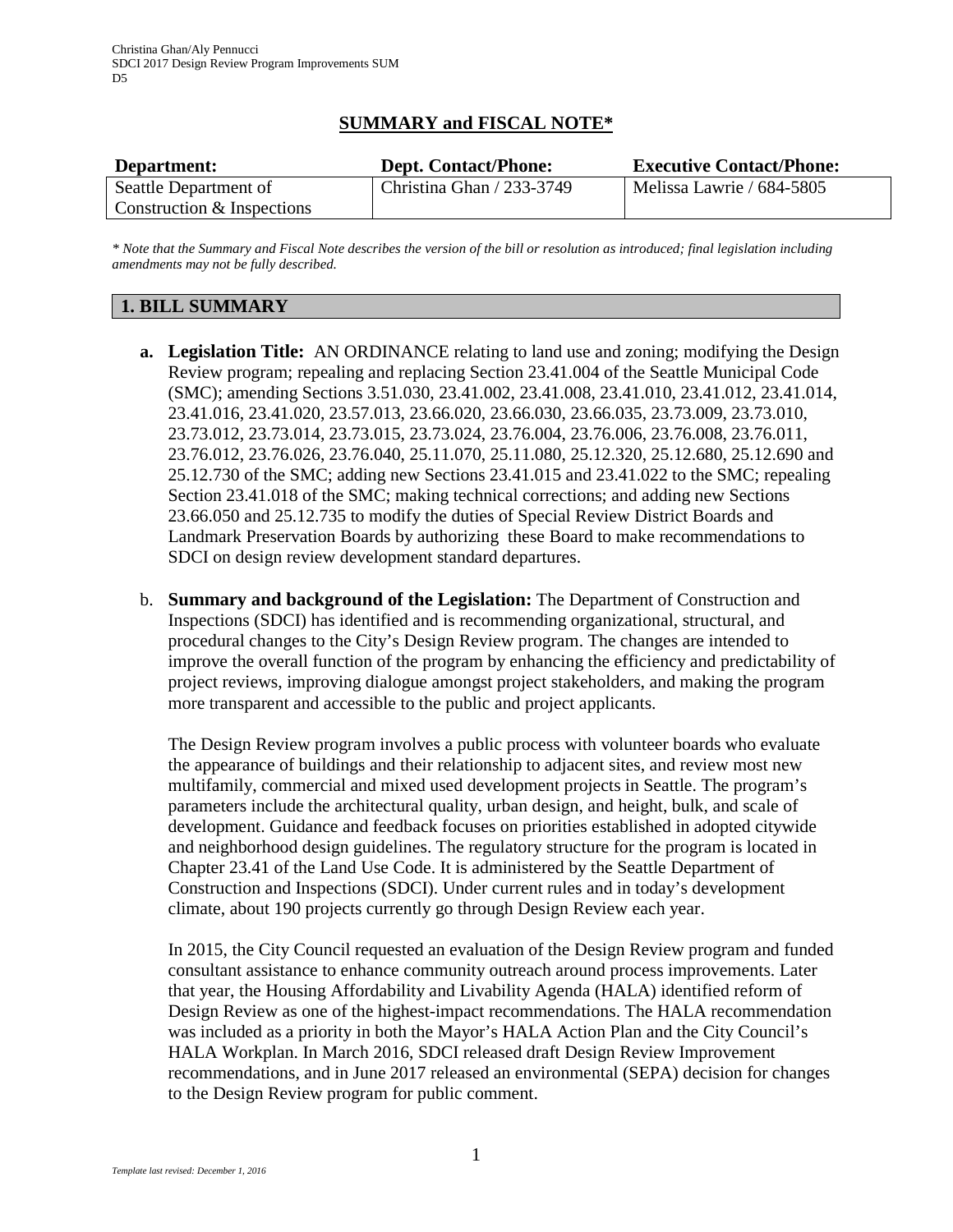The City has made incremental improvements to the Design Review process over the last several years while waiting for the final Recommendation Report. One preliminary recommendation was to make the Design Review process more time and cost effective. In the 2016 and 2017 Adopted Budgets SDCI added three new Land Use Planner positions to facilitate more efficient Design Review and master use permit processing, a new Planning and Development Specialist position to help establish processes and procedures for implementing program improvements, and a Planning and Development Specialist position to provide staff support for writing up the Design Review board meeting reports and other ancillary activities that historically have added numerous weeks of additional time to the permit review process. Additionally, the 2017 2nd Quarter Supplemental Budget added funding for Design Review board recruitment and training.

The amendments to the Land Use Code and process reforms included in this legislation address the policy recommendations identified in the 2016 Recommendation Report. Key components of this legislation include:

- Simplify from a variety of thresholds for projects subject to Design Review based on use, units, and zoning to square footage thresholds that respond to the complexity of a site and type of project.
- Create a new "hybrid" process that allows one phase of Design Review to be handled administratively and the remainder by the Design Review board.
- Require applicants to establish a dialogue with the communities near their projects early in the Design Review process.

Other related amendments:

- Require certain institutional uses and non-industrial development in certain industrial zones and commercial areas to participate in Design Review.
- Allow affordable housing projects to be reviewed through an administrative Design Review process or opt into other types of Design Review.
- Limit the number of public board meetings for certain types of projects, such as those that do not include any departures from development standards.
- Modify the process for review of sites with "exceptional" trees in lowrise, midrise, and commercial zones.
- Modify the process for building height departures for minor communication facilities.
- Eliminate the Streamlined Design Review process.
- Adjust the configuration of the board seats, while maintaining the share of neighborhood and citywide seats.

Procedural changes (non-legislative):

- Explore updates to the Design Review board meeting format to allow time for clarifying questions and remarks.
- Provide additional training for board members and staff.

# **2. CAPITAL IMPROVEMENT PROGRAM**

**a. Does this legislation create, fund, or amend a CIP Project? \_\_\_ Yes \_X**\_ **No**

### **3. SUMMARY OF FINANCIAL IMPLICATIONS**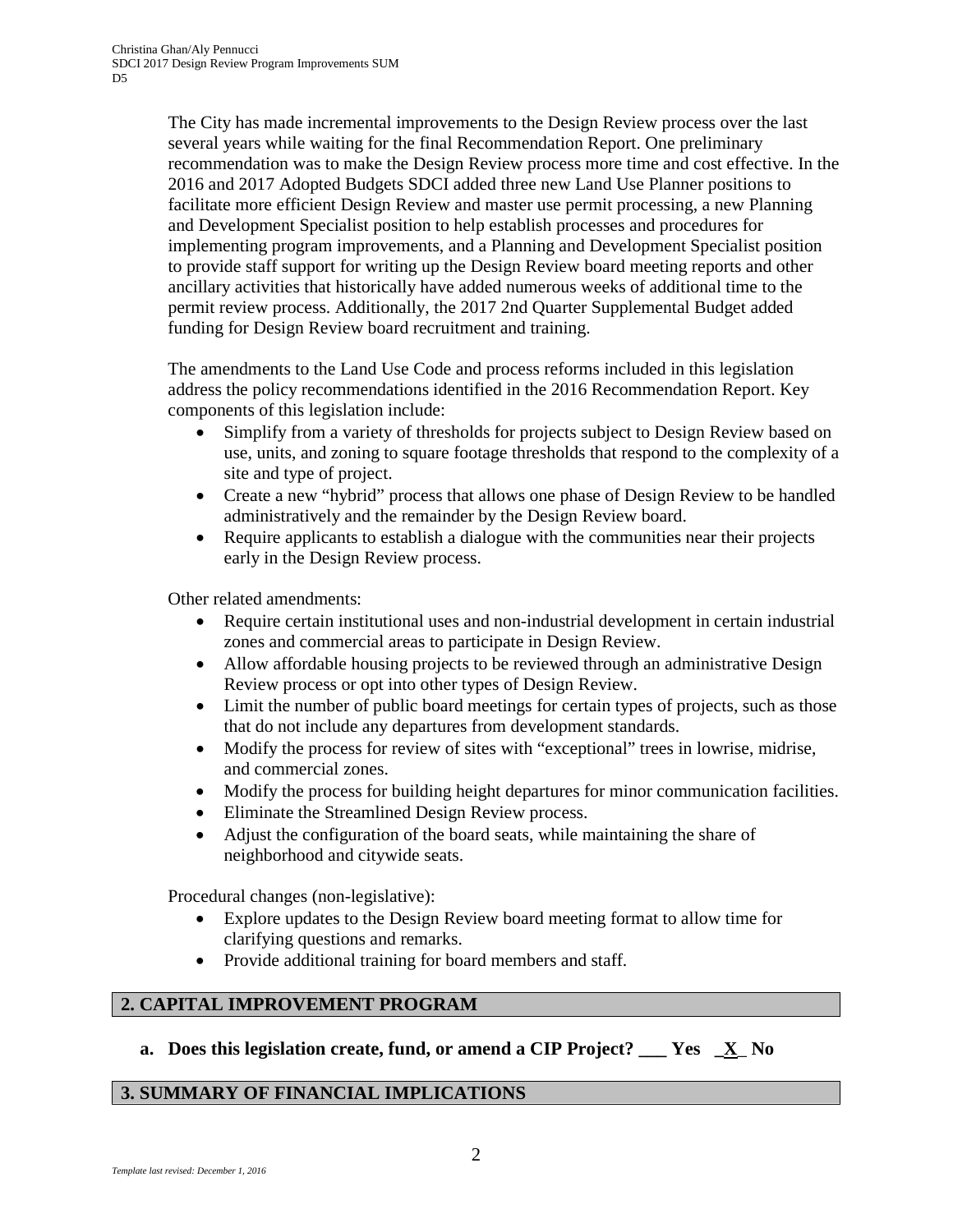# **a. Does this legislation amend the Adopted Budget? \_\_\_ Yes \_X\_ No**

# **b. Does the legislation have other financial impacts to the City of Seattle that are not reflected in the above, including direct or indirect, short-term or long-term costs?**

The financial impacts of the legislation include costs directly related to the adoption of the amendments to the Land Use Code, as well as the costs of various programmatic components of the proposal.

## **SDCI Training & Implementation (Short Term, 2017-2018)**

SDCI anticipates that much of the implementation work will be conducted by the Design Review program manager and is accounted for within that current responsibilities of that role. Additional staff time of approximately 100 hours by subject matter experts (Land Use Planner III and IV staff) is also anticipated to be necessary for a successful implementation.

## **SDCI/IT Technology Enhancements (Short Term, 2017/2018)**

The legislative and non-legislative changes would require business analysis to gather specifications and process details to update existing technology systems or create new supporting technology. Seattle IT costs associated with each technology enhancement will be determined in a collaborative process with SDCI. The costs below are preliminary estimates from Seattle IT.

Enhancements necessary to implement the code amendments:

- **Updates to the Accela project tracking system and the related geographic mapping system** (\$314,000). This work would include changes to the types of Design Review (DR) project types for Land Use Permits, and changes to linked reports that key off the DR project types such as the "Land Use report" and certain existing production reports. *SDCI, together with Seattle IT, will need to assess how to fold this enhancement into SDCI's 2018 PI&T work plan and budget.*
- **Changes to the Preliminary Application Tool**, or its replacement system, to enable the Department of Neighborhoods (DON) to provide early information to Design Review applicants so that DON staff could help identify community contacts for the applicant's required outreach efforts about their planned development. *Budgeted under existing permitting system replacement project. SDCI does not anticipate that any additional funding will be necessary.*

Other IT enhancements related to programmatic changes associated with the legislation:

• **Assess and improve the effectiveness of the "Shaping Seattle" app**, which was developed in early 2015 to provide access to new development information via a mobile "app." Expand this app to include all land use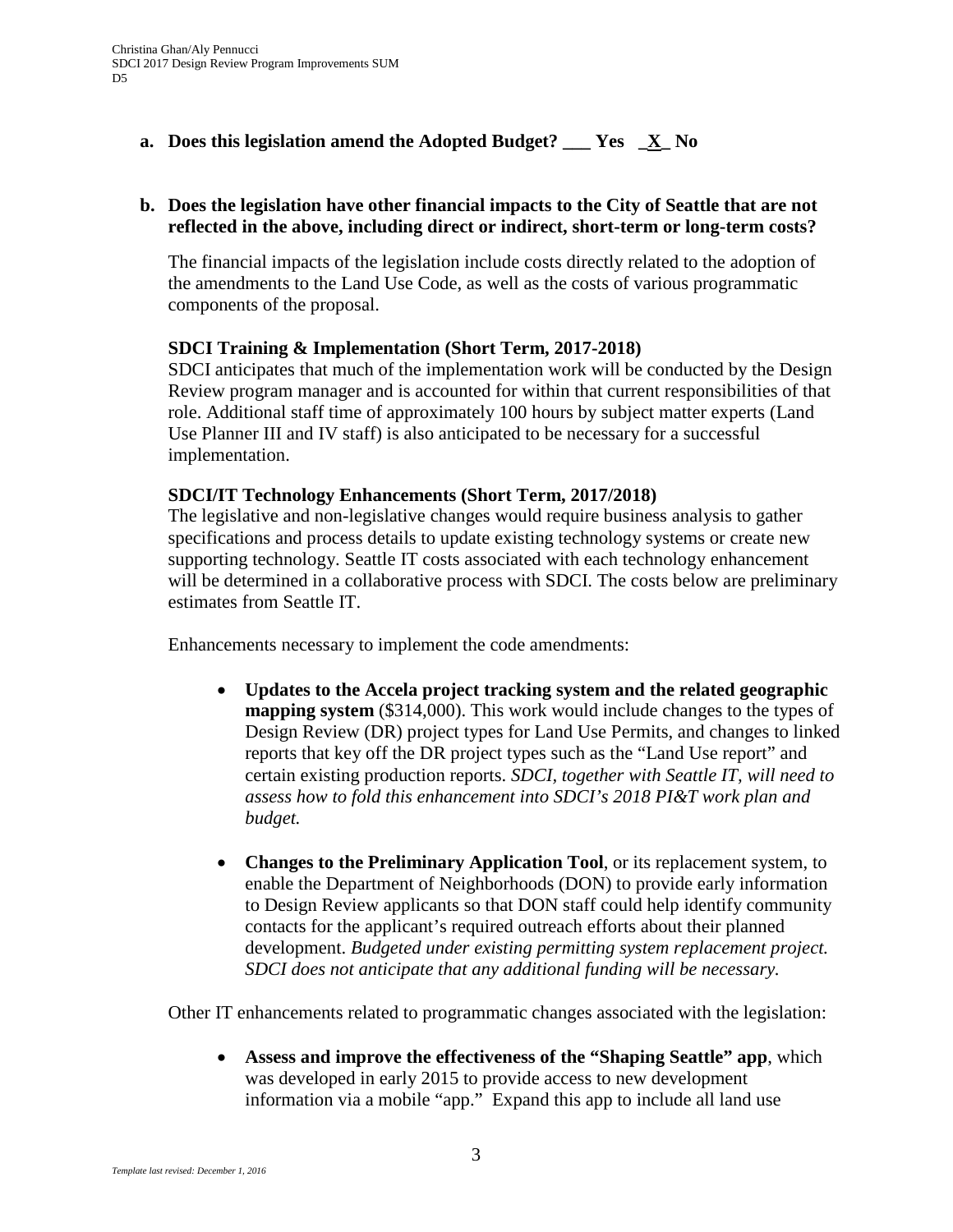permitting and improve the effectiveness of information delivery. *Budgeted under existing permitting system replacement project. SDCI does not anticipate that any additional funding will be necessary.* 

- **Update the SDCI web portal that accepts public comments** (\$157,000) for Land Use permitting (including Design Review projects). Allow comments to be automatically uploaded into our electronic document management system, collect contact information from commenters that can be used to provide updates on the project status, and send the comments directly to the assigned project planner for review. Add structured fields for commenting, to help guide the commenter to provide information that can be better utilized by the Design Review boards and SDCI staff when formulating recommendations on the final design of the project. *This cost is eligible for PI&T funds but currently unbudgeted. SDCI, together with Seattle IT, will need to assess how to fold this enhancement into SDCI's 2018 PI&T work plan and budget.*
- **Audio recording of Design Review meetings** (\$29,000). Purchase mobile hardware to support recording of meetings for upload to project file. *This cost will be funded with existing budget in SDCI.*
- **Update existing Land Use and Design Review production reports** (\$157,000), to enhance management ability to monitor production timelines for Land Use permit applications. *This cost is eligible for PI&T funds but currently unbudgeted. SDCI, together with Seattle IT, will need to assess how to fold this enhancement into SDCI's 2018 PI&T work plan and budget.*

# **DON and Seattle IT Staffing (Long-Term)**

If the legislation is adopted, the Department of Neighborhoods will provide coordination and assistance associated with the new requirement for early outreach. This work is anticipated to consume approximately .5 FTE of a Community Engagement Coordinator on an annual basis. DON staff would use the Preliminary Application Tool to identify projects in the system, then deliver information and resources to applicants, assist in coordinating their outreach efforts, collect documentation, and confirm the outreach has been completed. DON anticipates that existing staffing resources will be sufficient to cover this new body of work, and will closely monitor staffing demands during the first year of implementation of the proposal to determine whether any additional resources may be necessary.

Seattle IT will perform project related work to implement the IT enhancements. Seattle IT will closely monitor staffing demands during the first year of implementation of the proposal to determine whether any additional resources may be necessary to support the technology supporting the legislation.

# **c. Is there financial cost or other impacts of** *not* **implementing the legislation?**

SDCI believes that the cost of not implementing the legislation would not be significant.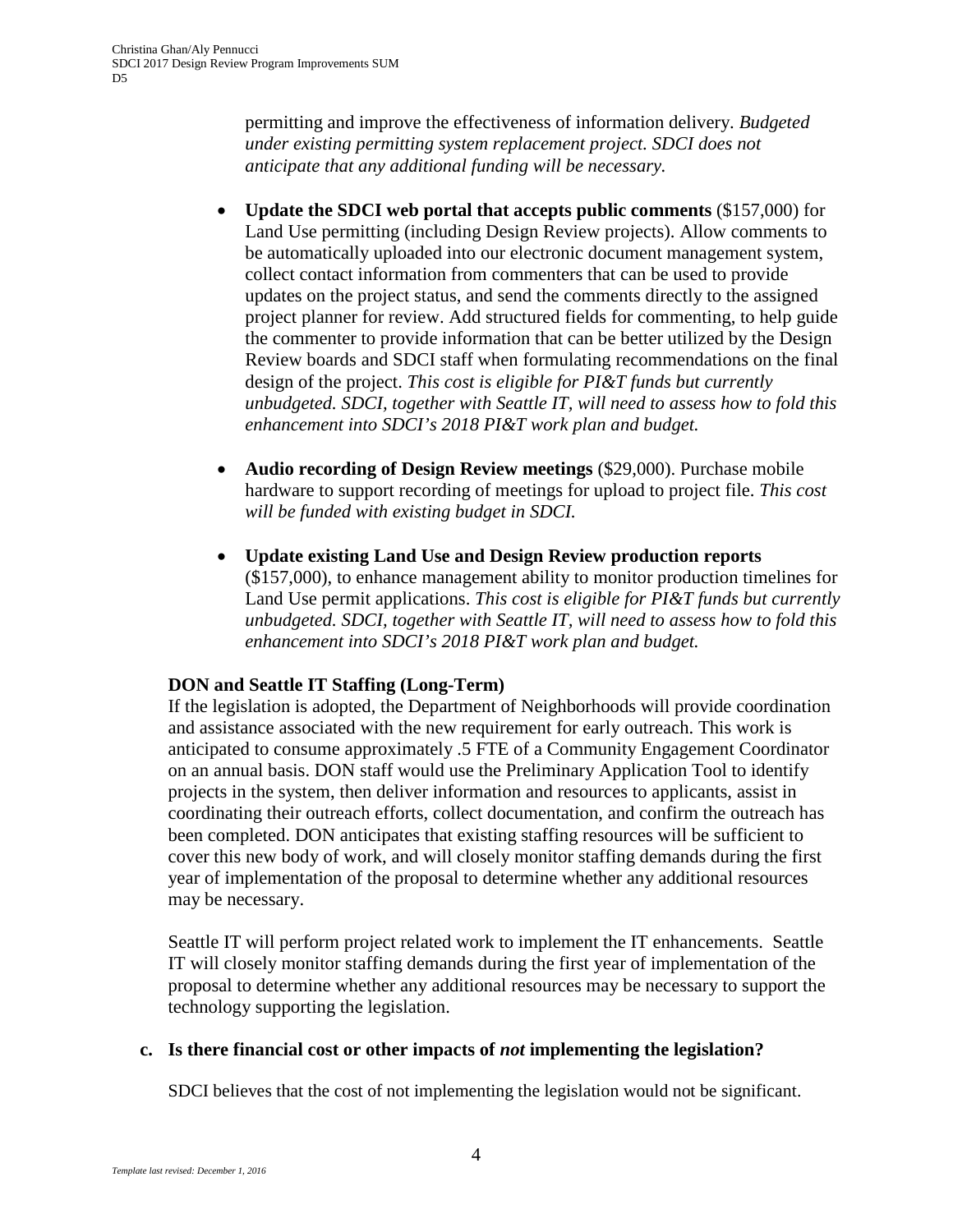However, the existing Design Review program requires considerable staff resources to support. As such, continuing current practices rather than implementing more efficient thresholds and processes would mean a continued strain on existing resources, and possible need for additional staff assignment devoted to the Design Review program. In addition, the benefits to the production of housing identified by the Housing Affordability and Livability Agenda (HALA) and the RSJI benefits described in question 4f below would not be realized if the legislation is not adopted.

### **3.d. Appropriations**

**\_\_\_\_ This legislation adds, changes, or deletes appropriations.**

#### **3.e. Revenues/Reimbursements**

\_**\_\_**\_ **This legislation adds, changes, or deletes revenues or reimbursements.**

Revenue/Reimbursement Notes:

This ordinance does not include changes to fees, but SDCI's 2018 Fee Ordinance will be updated to eliminate Streamlined Design Review and include Hybrid Design Review.

**3.f. Positions**

**\_\_\_\_ This legislation adds, changes, or deletes positions.**

### **4. OTHER IMPLICATIONS**

**a. Does this legislation affect any departments besides the originating department?**

See question 3b above in regards to Seattle IT and Department of Neighborhoods resources.

### **b. Is a public hearing required for this legislation?**

Yes. The City Council is required to hold a public hearing on the proposal and will conduct a public hearing during their review of the proposed legislation anticipated to be held in 2017.

## **c. Does this legislation require landlords or sellers of real property to provide information regarding the property to a buyer or tenant?**

No

## **d. Is publication of notice with** *The Daily Journal of Commerce* **and/or** *The Seattle Times* **required for this legislation?**

Yes. Publication of notice of the Council public hearing will be made in The Daily Journal of Commerce and in the City's Land Use Information Bulletin. Environmental review under the State Environmental Policy Act (SEPA) is also required for this legislation, and publication of notice of the environmental determination was also made in The Daily Journal of